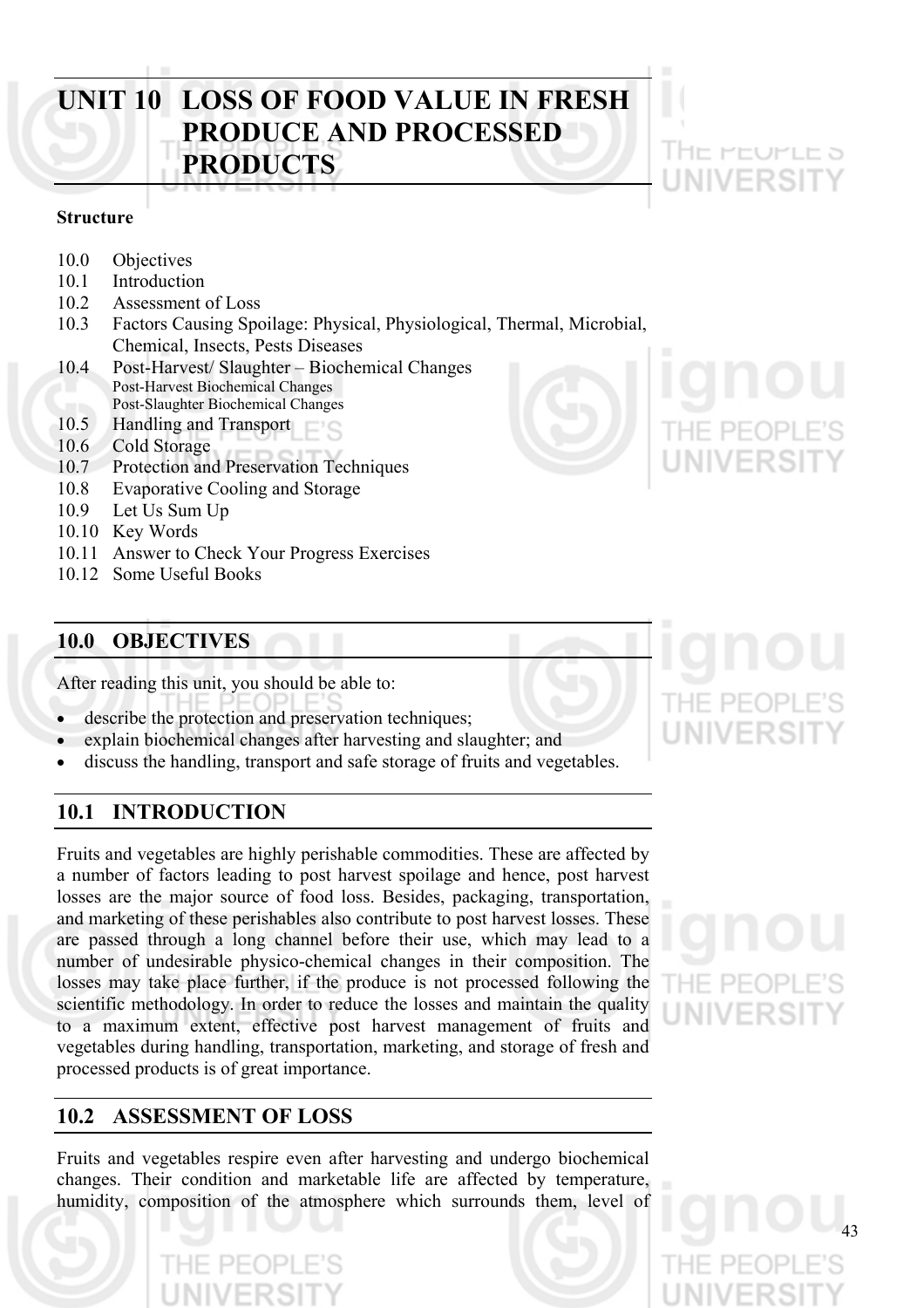**Nutrition** damage that has been inflicted on them before, during and after harvest, and the type and degree of infection with microorganisms, insects etc. Fruits and vegetables will deteriorate during storage through loss of moisture, loss of nutrients, physical loss through pest and disease attack, loss in quality from physiological disorders, fibre development, greening (potatoes), shoot growth, seed germination etc.

> Various loss assessment methods have been used in practice for perishable commodities. In a study of apples arriving at a central market in Mexico over a period of one year, various measurements were made using European Community (EC) Standards (Table 10.1).

|  | <b>Quality rating</b> | <b>Reasons for being unmarketable</b>                                      | Percentage |
|--|-----------------------|----------------------------------------------------------------------------|------------|
|  | Extra                 |                                                                            | 0.2        |
|  | $\mathbf{1}$          |                                                                            | 11.0       |
|  | $\overline{2}$        |                                                                            | 29.6       |
|  | 3                     |                                                                            | 25.7       |
|  | Below 3               |                                                                            | 15.5       |
|  | Unmarketable          |                                                                            | 18.0       |
|  |                       | Physiological<br>(dehydration, over-<br>maturity, physiological disorders) | 9.0        |
|  |                       | (Penicillium,<br>Fungal<br>diseases<br>Gloeosporium, Phytophthora)<br>HE   | 10.0       |
|  |                       | Insect infestation                                                         | 2.1        |
|  |                       | Bitterpit                                                                  | 1.4        |
|  |                       | Freezing injury                                                            | 0.2        |
|  |                       | Mechanical damage                                                          | 6.8        |

# **Table 10.1: Quality standards and losses of apples at wholesale market level in Mexico**

**Source:** Noon R.A. (1979). Report on an assignment as Plant Pathologist to CONAFRUTA, Mexico City, March 1977-September 1979. Tropical products Institute Report R923, 34 pp.



The factors in the life cycle of fresh fruits and vegetables, which can influence their post-harvest losses, are crop production factors (temperature, nutritional status, light, day length, chemical treatments, infections or infestations etc.), maturity level at harvesting, method of (manual or mechanical) harvesting, removing crops from the field, treatments (pesticides, heat, sprout suppressants, curing), storage and transport conditions, packaging, type of transport, type of store, temperature (pre-cooling, store temperature), humidity, and atmospheric gases.

Losses occur at different times during the production and post harvest cycle of crops, and have a variety of causes. If it is clear that the losses are due to infections caused by microorganisms the control measures will depend on the type of microorganism, the time of infection, the reason for the success of infection and permissible control measures. It follows that effective and

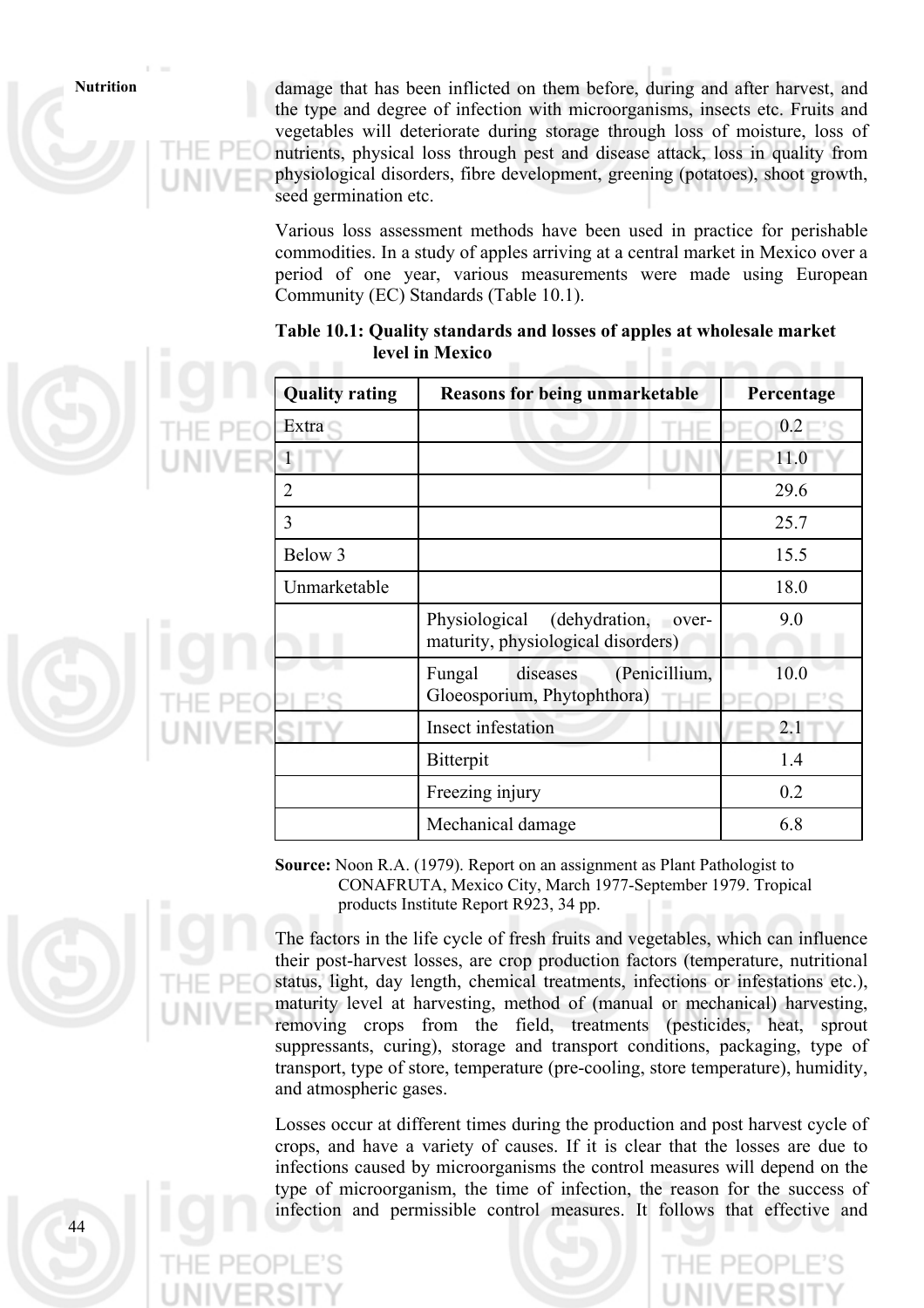sustainable control of post harvest losses should be an integrated approach taking into account health, economics and practicality of the situation. It is important to know the time in marketing chain when losses occur. Losses are usually higher when the crop enters the marketing chain (particularly during wholesale marketing) than in crops consumed by the producer.

# **10.3 FACTORS CAUSING SPOILAGE: PHYSICAL, PHYSIOLOGICAL, THERMAL, MICROBIAL, CHEMICAL, INSECTS, PESTS, DISEASES**

Factors causing spoilage often do not operate in isolation. At one time, many forms of deterioration may take place, depending on the type of food and the environmental conditions that its exposed to.

# **Physical Factors**

Storage conditions like temperature, oxygen, light, duration of storage etc are the important factors that influence the type of microbial growth and spoilage.

The rate of a chemical reaction doubles itself for every  $10^0$  C rise in temperature. Excessive heat brings about protein denaturation and destruction of vitamins. Several fruits and vegetables deteriorate even at refrigeration temperature  $(4^0 C)$  resulting in disclouration, changes in texture etc. Freezing may also cause deterioration of liquid foods e.g. separation of fat particles from a food emulsion.

Atmospheric oxygen brings about undesirable changes in foods such as discolouration, flavour changes and loss of vitamin A and C. Light destroys riboflavin, vitamin A and C and also many food colours. All the other food deterioration factors are time-dependent. The longer the storage time, greater the deterioration of food.

# **Physiological Factors**

Rate at which the stored product respires is a major factor in determining the pace of physiological ageing. Deterioration in fruits and vegetables occurs mainly through the process of physiological ageing and water loss.

The characteristics of a food influence the type of microorganisms that can grow in it and thus determine the changes in its appearance, flavour and other qualities. Proteins are degraded by proteolytic organisms. Fats are digested by relatively few microorganisms, mainly moulds. Fats become rancid due to hydrolytic decomposition to mal-odourous fatty acids. Carbohydrates are affected by carbohydrates fermenting microorganisms; particularly yeasts and moulds.

Moisture is required both for chemical reactions and microbial growth. Foods with a high percentage of moisture deteriorate fast. Variation in surface moisture due to change in relative humidity can lead to lumping and caking, surface defects, crystallization and stickiness in foods. Condensation of even small amounts of moisture can result in multiplication of bacteria.

Acidity- Due to low pH, most of fruits are mainly spoiled by yeasts and moulds. Nonacid foods (vegetables, meat, fish, milk) are particularly subject to bacterial spoilage, but also support growth of moulds under favourable conditions.



IF FFUFLF S UNIVERSI

# E PEOI

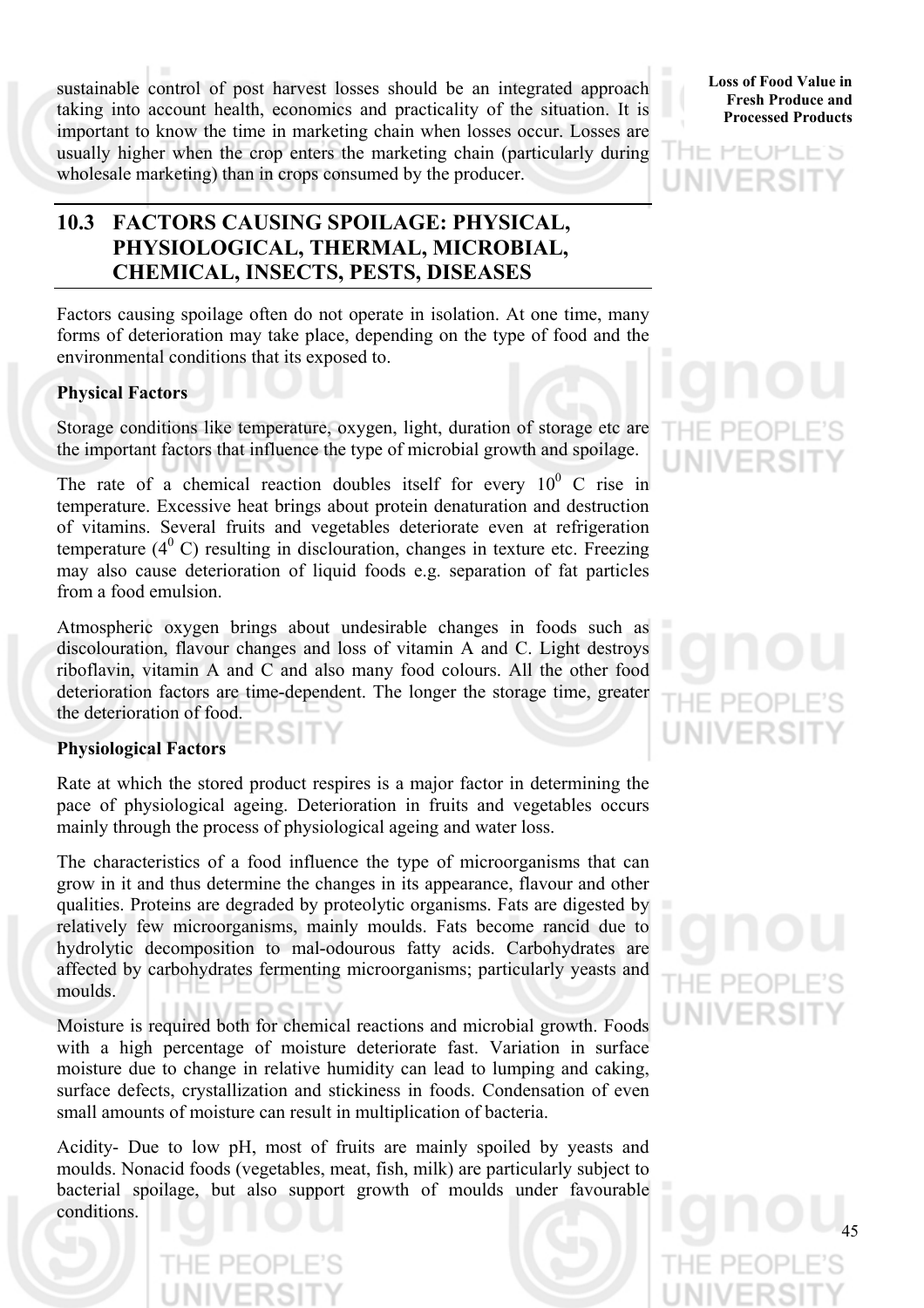# **Nutrition Thermal Factors**

Inappropriate temperature during food processing and storage are one of the main causes of food deterioration. At high processing temperature proteins get denatured and browning takes place (Maillard reaction). Water soluble vitamins particularly vitamin C, thiamine and riboflavin are heat sensitive and destroyed at high temperatures. Oxidative rancidity is accelerated by heat, metallic tins and light. The rate of oxidation of fat is doubled for each degree increase in temperature. Sugars and starches are degraded by prolonged heating at high temperature.

# **Microbial Factors**

Bacteria, yeasts and moulds often cause food spoilage after harvesting, during handling, processing and storage. They attack all the food components – sugar, starche, cellulose, fat and protein. Depending on the food and the microorganisms, the action on food could be to produce acids, making the food sour, or produce alcohol. Some microorganisms produce gases, making the food foamy; still others produce unwanted pigments or toxins.

# **Chemical Factors**

Pesticides can leave residues on plant produce much more than safe limits and make them unfit for consumption. Poisonous chemicals may enter foods from utensils, e.g., from cadmium plated ware or cheap enamelled ware containing antimony. Lead and arsenic residues from fruit sprays may be on fruit surface, but usually in harmless amounts, especially after washing. Indiscriminate use of all plastic packaging material like polyvinyl and polyethylene material can be a health hazard, e.g., it may lead to the reaction of acid and oil of pickles with plastic packaging as observed in some cases.

# **Insects, Pests, Diseases**

Insects, worms, bugs and fruit flies may damage foodstuffs such as grains, fruits and vegetables and render them unfit for consumption. Apart from losses due to food eaten, insects cause greater damage due to bruises and cuts they make in foods exposing them to microbial attack resulting in total decay. Pests such as rodents introduce high degree of filth in form of excreta, bodily secretions and spoilage microorganisms. For example, rats can transfer the bacteria S*almonella* to the food, may cause salmonellosis.

Several types of pathogenic fungi are able to initiate an infection on the surface of floral parts and on, developing fruits. Many fungi that cause considerable wastage of produce are unable to penetrate intact skin of the produce, but readily invade broken skin. In addition, the cut stem is a frequent point of entry for microorganisms, and stem-end rots are important forms of post harvest wastage of many fruits and vegetables.

46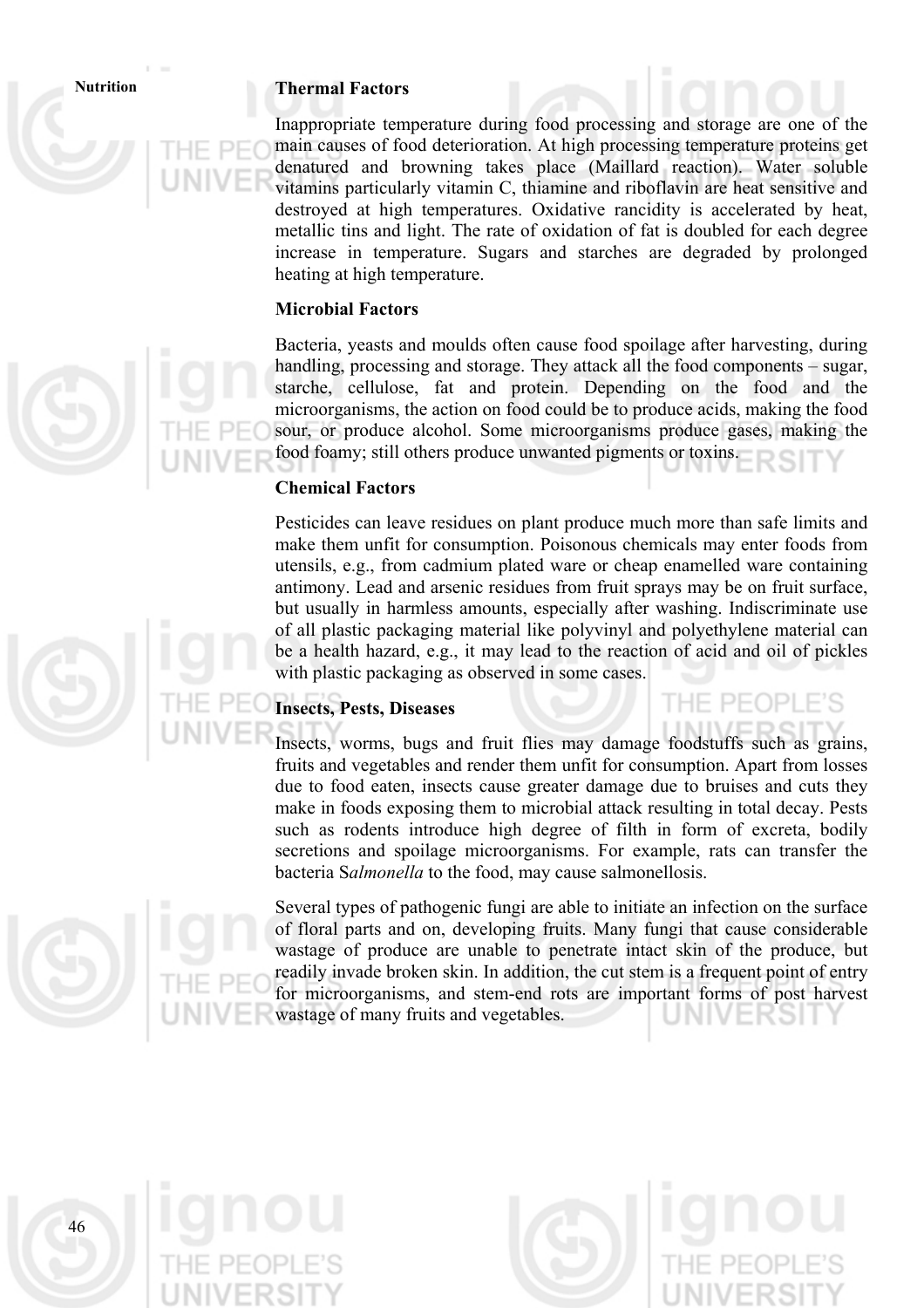# **Table 10.2: Major post harvest diseases of some fresh fruits and vegetables**

# **Loss of Food Value in Fresh Produce and Processed Products**

IE FEUFLE S

| Crop                        | <b>Disease</b>                                | <b>Pathogens</b>                                                                                                        |  |
|-----------------------------|-----------------------------------------------|-------------------------------------------------------------------------------------------------------------------------|--|
| Apple, pear                 | Lenticel rot<br>Blue mold rot                 | Phlyctaena vagabunda<br>Penicillium expansum                                                                            |  |
| Banana                      | Crown rot<br>Anthracnose                      | Colletotrichum musae Arx, Fusarium<br>roseum, Verticillium theobromae,<br>Ceratocystis paradoxa<br>Colletotrichum musae |  |
| Citrus fruits               | Stem end rot                                  | Phomopsis citri Faw, Diplodia<br>natalensis, Alternaria citri<br>Penicillium digitatum Sacc.                            |  |
|                             | Green mould rot<br>Blue mould rot<br>Sour rot | Penicillium italicum Wehmer<br>Geotrichum candidum                                                                      |  |
| Papaya, mango               | Anthracnose                                   | Colletotrichum gloeosporiodes                                                                                           |  |
| Pineapple                   | <b>Black rot</b>                              | Ceratocystis paradoxa,                                                                                                  |  |
| Potato, leafy<br>vegetable  | Bacterial soft rot<br>Dry rot                 | Erwinia carotovora<br><b>Fusarium</b> species                                                                           |  |
| Leafy vegetables,<br>carrot | Watery soft rot                               | Sclerotinia sclerotiorum                                                                                                |  |

# **Check Your Progress Exercise 1**

**Note:** a) Use the space below for your answer.

b) Compare your answers with those given at the end of the unit.

……………………………………………………………………………….

……………………………………………………………………………….

1. What do you understand by spoilage?

 ………………………………………………………………………………. ………………………………………………………………………………. ………………………………………………………………………………. 2. What are different factors that can deteriorate the quality of fresh and processed products? Explain in brief.

……………………………………………………………………………….

……………………………………………………………………………….

……………………………………………………………………………….

……………………………………………………………………………….

# UN.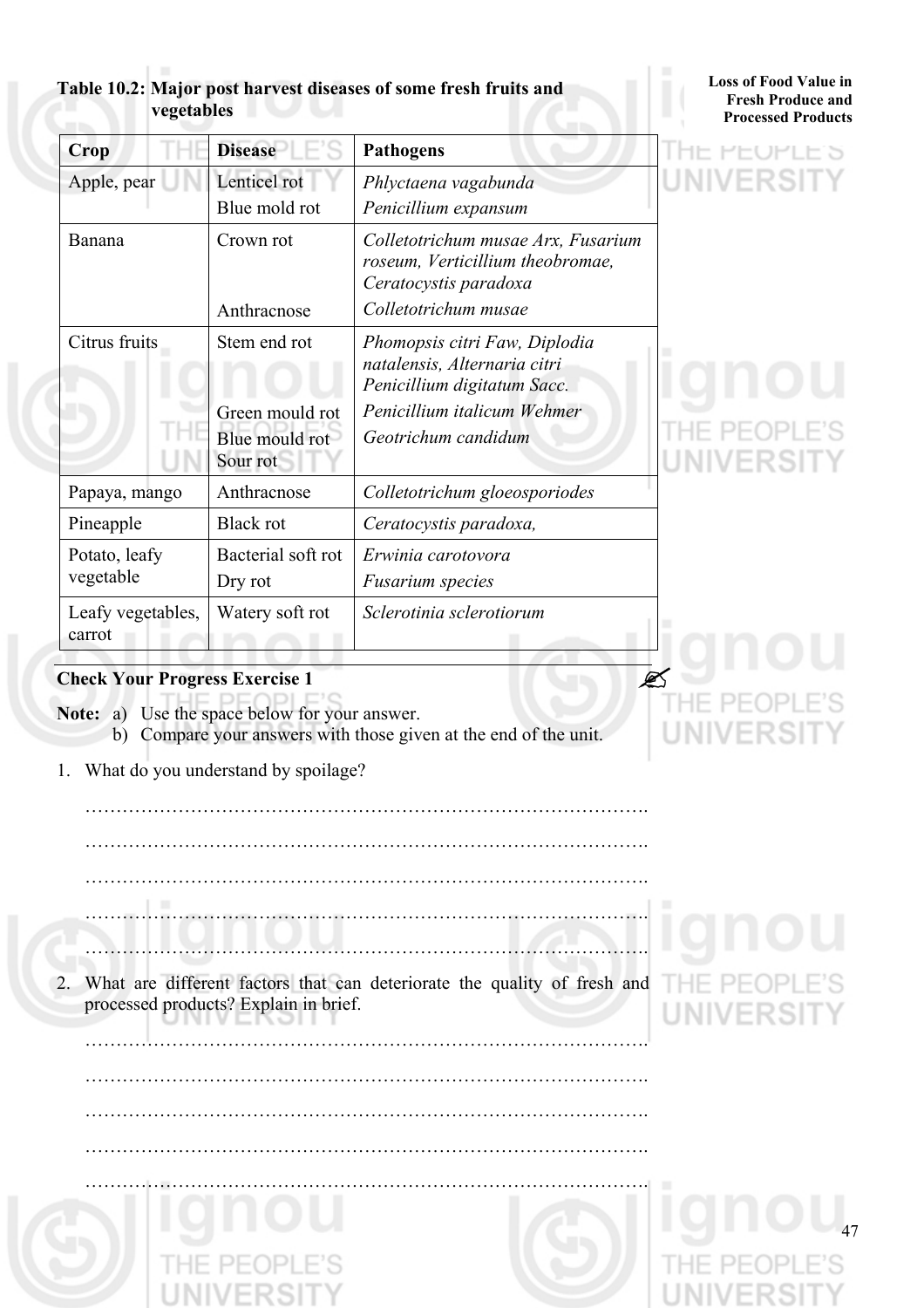**Nutrition** 3. How the pests can make the food unfit for consumption?

# **10.4 POST-HARVEST/ SLAUGHTER – BIOCHEMICAL CHANGES**

……………………………………………………………………………….

……………………………………………………………………………….

……………………………………………………………………………….

……………………………………………………………………………….

……………………………………………………………………………….

# **10.4.1 Post-Harvest Biochemical Changes**

The perishable foods like fruits and vegetables continue to undergo chemical changes even after harvest. The changes of fruits after harvest are numerous. Some of the very important changes include changes in (i) rate of respiration, (ii) water content, (iii) carbohydrates and (iv) organic acids and pH.

- i) A major metabolic process which takes place in harvested produce or in any living plant is respiration. Respiration rate per unit weight is highest for the immature fruits or vegetables and then steadily declines with the age.
- ii) When fruit and vegetables are picked from the plants, water no longer flows into the foods although the loss continues. In dry atmosphere and at high temperatures, water loss is rapid. For e.g., apples rapidly cooled after delivery to the storage area have a much smaller water loss than those cooled slowly. During the ripening period of bananas, the water content in the pulp increases and in the peel decreases. Water loss in bananas (and probably in other fruits) is checked by waxy layer of the skin.
- iii) Many changes occur in the carbohydrate fraction of fruits during ripening. This alters both taste and texture of the produce. The green fruits usually contain an abundance of starch, but are short on the soluble sugars that give ripe fruit its sweetness. On ripening, however, starches decrease and sugars increase in concentration.

One of the most obvious changes in fruit is the alteration in texture. The breakdown of polymeric carbohydrates, especially pectic substances and hemicelluloses, weakens cell walls and the cohesive forces binding cells together. In the initial stages, the texture becomes more palatable, but eventually the plant structures disintegrate. Protopectin is the insoluble parent form of pectic substances. During ripening and maturation, protopectin is gradually broken down to soluble pectin. The rate of degradation of pectic substances is directly correlated with the rate of softening of fruit. For e.g. pears are picked in the hard stage and held at low temperatures until required for ripening. On return to room temperature they rapidly ripen and soften due to increase in soluble pectin. Fruits like banana, peaches, plums and tomatoes also show loss of protopectin and rise in soluble pectins on ripening.

# **10.4.2 Post-Slaughter Biochemical Changes**

There are a series of biochemical changes occurring after slaughter. When an animal dies, the skeletal muscles stiffen in rigor mortis and remain in this



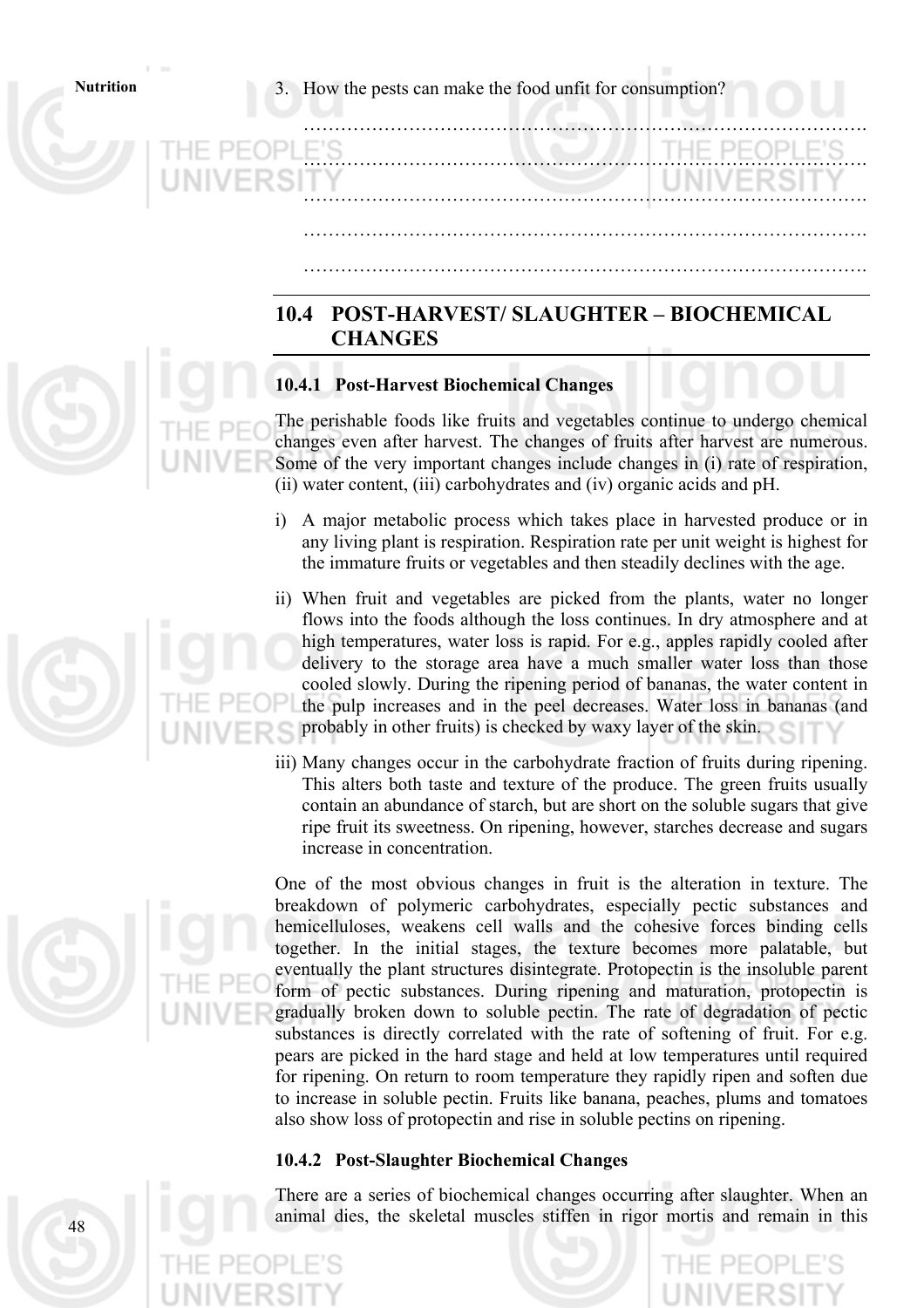condition for a period after which they soften and become flexible again. The onset of rigor is quickened by high temperatures and delayed by low temperature. Rigor mortis is important in meat products since muscles cooked while still in rigor are much tougher than if it is allowed to soften before cooking. The stiffness, that develops when muscles pass into rigor, is the result of changes in the proteins. Living muscle fibres contain protein in a soft, pliable gel. During rigor this gel stiffens, but when rigor passes, the muscle again becomes soft and pliable. After the passing of rigor mortis, meat becomes progressively more tender, juicier, and more flavourful. The speed with which this ripening or aging occurs, depends on the time and temperature of keeping the carcass. Changes occur quite rapidly at room temperature but more slowly at refrigerator temperatures.

# **10.5 HANDLING AND TRANSPORT**

Fruits and vegetables continue to respire even after harvesting. We cannot improve the quality of the harvested commodities but it can be retained till consumption if the rate of metabolic activities is reduced by adopting the appropriate post harvest handling operations (Fig. 10.1).

# **Pre-cooling**

Pre-cooling (prompt cooling after harvest) is important for most of fruits and vegetables because they may deteriorate as much in 1 hour at  $32^{\circ}$ C as they do in 1 day at  $10^{0}$ C or in 1 week at  $0^{0}$ C. In addition to removal of field heat from commodities, pre-cooling also reduces bruise damage from vibration during transit. Cooling requirement for a crop vary with the air temperature during harvesting, stage of maturity, and nature of crop. Different methods of cooling are given commodity-wise in Table 10.3.

| <b>Cooling method</b>                                                             | <b>Commodity</b>                                                               |
|-----------------------------------------------------------------------------------|--------------------------------------------------------------------------------|
| Room cooling                                                                      | All fruits and vegetables.                                                     |
| Forced air cooling (pressure<br>cooling)                                          | Fruits and fruit type vegetables, tubers and<br>cauliflower.                   |
| Hydro cooling                                                                     | Stem, leafy vegetable, some fruits and fruit<br>type vegetables.               |
| Package icing                                                                     | Roots, stem, some flower type vegetables,<br>green onions and brussel sprouts. |
| Vaccum cooling                                                                    | Some stem, leaf and flower type vegetables.                                    |
| <b>Transit cooling</b><br>Mechanical refrigeration<br>Top icing and channel icing | All fruits and vegetables<br>Some roots, stems, leafy vegetables               |

# **Table 10.3: Commodity-wise cooling methods**

# **Washing, Cleaning and Trimming**

Before fresh fruits and vegetables are marketed various amounts of cleaning are necessary which typically involves the removal of soil, dust, adhering debris, insects and spray residues. Chlorine in fresh water is often used as disinfectant to wash the commodity. Some fungicides like Diphenylamine  $(0.1-0.25\%)$  or ethoxyquin  $(0.2-0.5\%)$  may be used as post-harvest dip to control an important disorder of apple known as superficial scald. Many

**Loss of Food Value in Fresh Produce and Processed Products**

アローン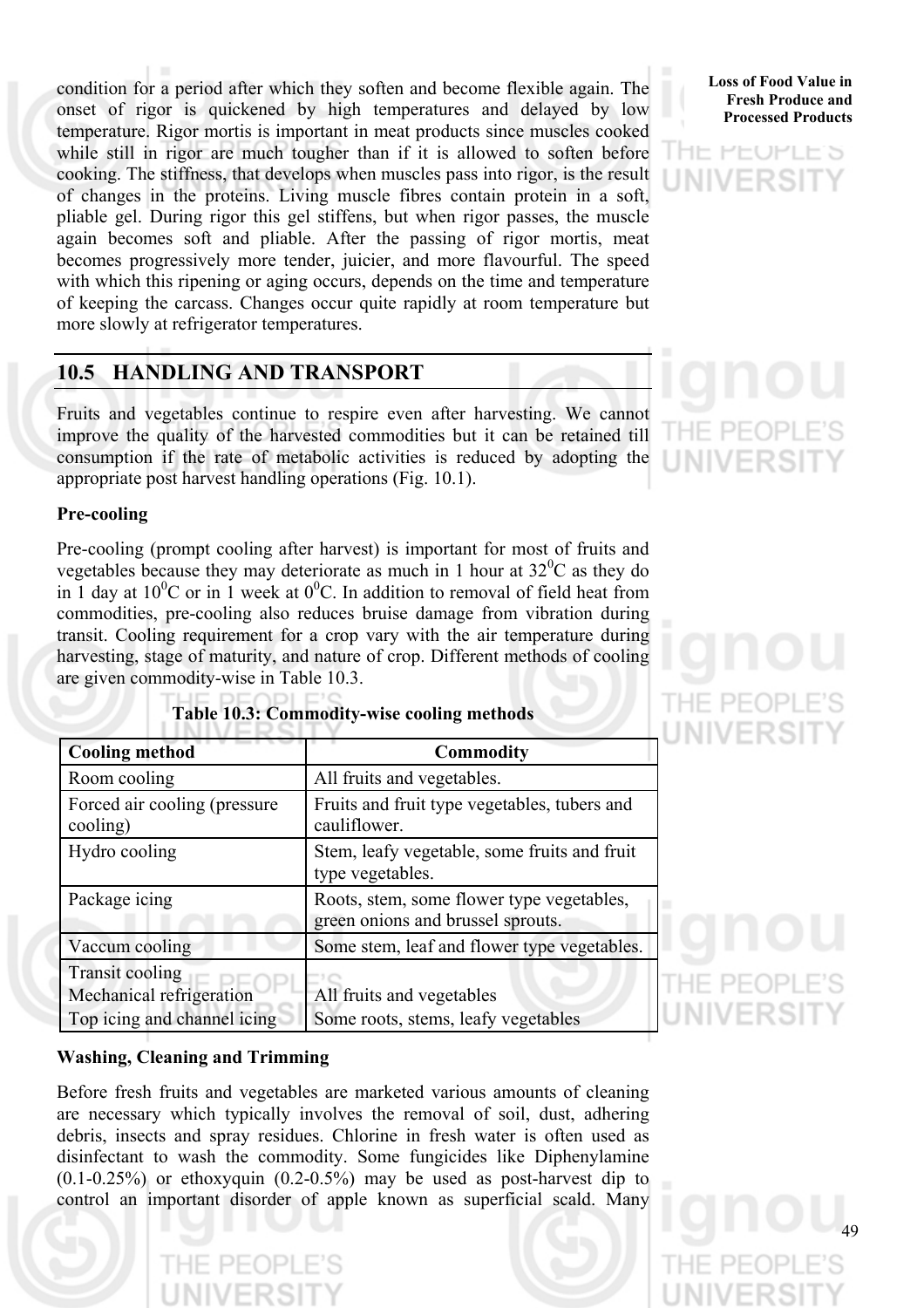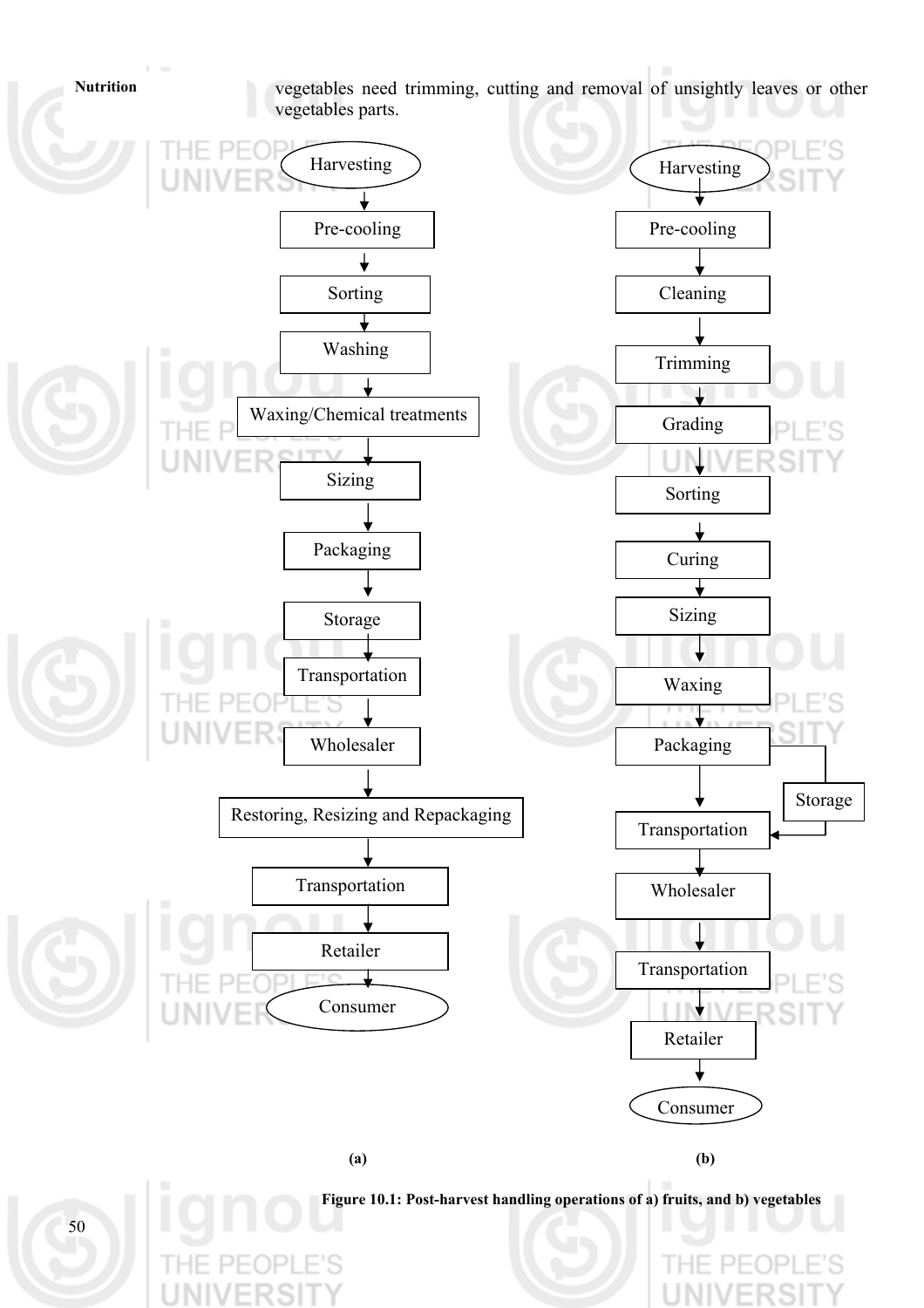# **Sorting, Grading and Sizing**

Sorting is done by hand to remove the fruits, which are unsuitable to market or store due to damage by insects, diseases or mechanical injuries. The remainder crop products are separated into two or more grades on the basis of the surface colour, shape or visible defects. For example, in an apple packing house in India 3 grades viz. extra fancy, fancy and standard may be packed for marketing. After sorting and grading, sizing is done either by hand or machine. Sizing on the basis of fruit shape and size are most effective for spherical (oranges, tomato, certain apple cultivars) and elongated (delicious apples, European pears or of non-uniform shaped commodities, respectively. Gradingpacking line machines with facilities of washing, waxing and drying in addition to sizing are now days available in the market.

# **Curing**

Curing is an effective operation to reduce the water loss during storage from hardy vegetables viz. onion, garlic, and other root vegetables. The curing methods employed for root crops are entirely different than that from the bulbous crops (onion and garlic). The curing of root and tuber crops develops periderm over cut, broken or skinned surfaces for wound restoration. It helps in the healing of harvest injuries, reduces loss of water and prevents the infection by decay and attack by pathogens. Onion and garlic are cured to dry the necks and outer scales. For the curing of onion and garlic, the bulbs are left in the field after harvesting under shade for a few days until the green tops; outer skin and roots are fully dried.

# **Waxing**

Waxing generally reduces the respiration and transpiration rates, but other chemicals such as fungicides, growth regulators, preservative can also be incorporated specially for reducing microbial spoilage, sprout inhibition etc. However, it should be remembered that waxing does not improve the quality of any inferior horticulture product but it can be a beneficial adjunct to good handling. Some of the commonly used waxes are paraffin wax, carnauba wax, bees wax, wood resins, shellac, etc.

The majority of quality contributing factors as affected by wax application includes reduction in the physiological loss in weight (PLW), delay in respiration rate, reduction in post-harvest spoilage and maintenance of improved quality of commodity intended for storage to increase the shelf life. The principal disadvantage of wax coating is the development of off flavour if not applied properly. Adverse flavour changes have been attributed to  $O<sub>2</sub>$  and  $CO<sub>2</sub>$  exchange, thus resulting in anaerobic respiration and elevated ethanol and acetaldehyde contents.  $\Box$ 

**INIVERSIT** 

# **Packaging**

Proper or scientific packaging of fresh fruits and vegetables reduces the wastage of commodities by protecting them from mechanical damage, pilferage, dirt, moisture loss and other undesirable physiological changes and pathological deterioration during the course of storage, transportation and subsequent marketing. For providing uniform quality to packed produce, the commodity should be carefully supervised and sorted prior to packaging. Packaging cannot improve the quality but it certainly helps in maintaining it as it protects the produce against the hazards of transportation.

**Loss of Food Value in Fresh Produce and Processed Products**

# HE PEOPLE'S INIVERS

# F PF(

# $-H = PLO$ UNIVERS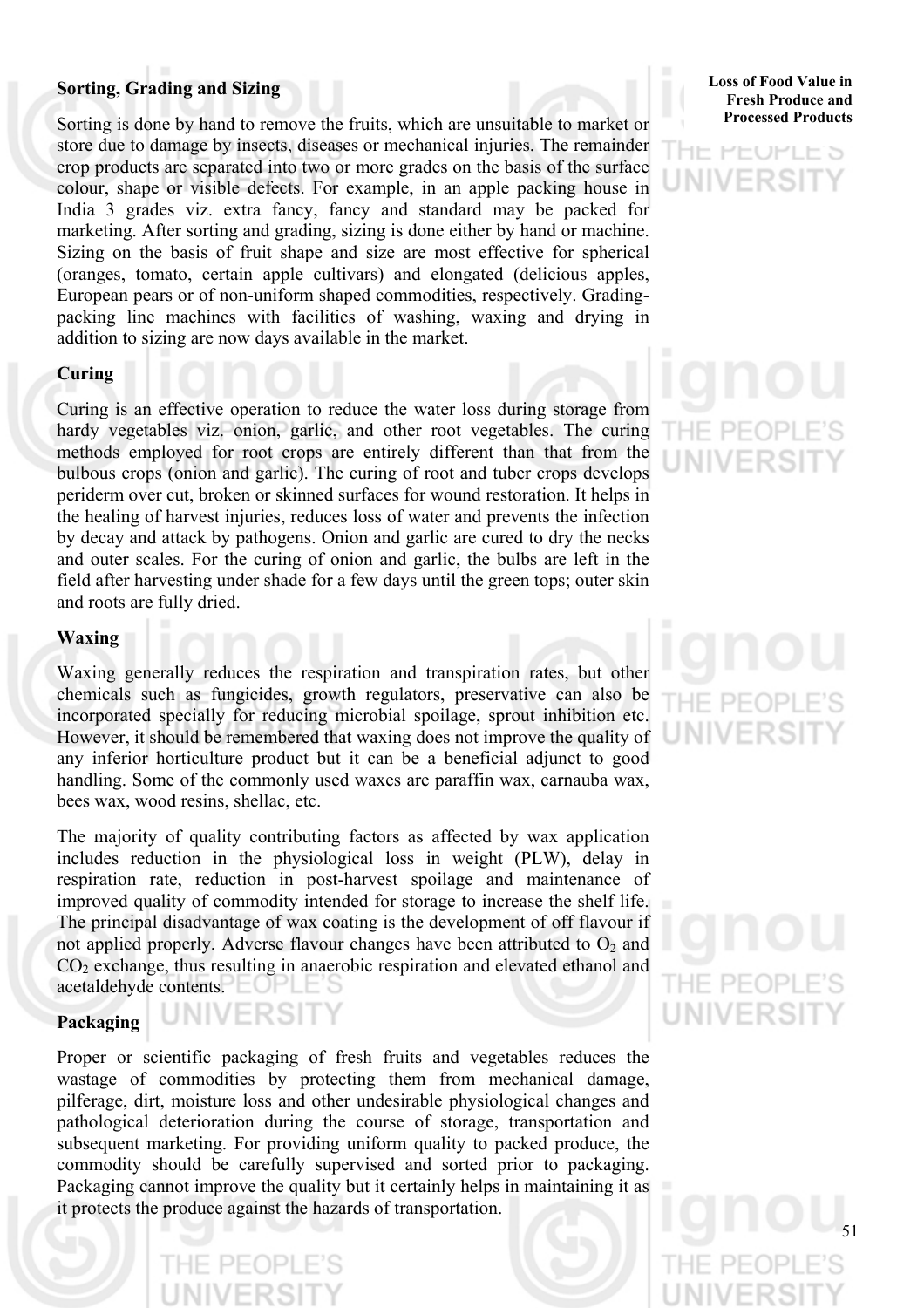# **Nutrition Transportation**

|    | Mechanical damage to packages occurs particularly during handling and<br>transportation. Rail, road, sea and air transport may all be used to move<br>produce to its destination. Air-transport relies on short journey time to<br>maintain produce quality. The packaging requirement during surface transport<br>are generally greater than by air owing to longer time taken for the journey,<br>higher humidity and usually greater stack heights. The use of pallets and<br>mechanical aids can reduce handling damage to the package considerably. It is<br>very important that the package maintains its integrity throughout the journey. |
|----|---------------------------------------------------------------------------------------------------------------------------------------------------------------------------------------------------------------------------------------------------------------------------------------------------------------------------------------------------------------------------------------------------------------------------------------------------------------------------------------------------------------------------------------------------------------------------------------------------------------------------------------------------|
|    | <b>Check Your Progress Exercise 2</b>                                                                                                                                                                                                                                                                                                                                                                                                                                                                                                                                                                                                             |
|    | <b>Note:</b> a) Use the space below for your answer.<br>b) Compare your answers with those given at the end of the unit.                                                                                                                                                                                                                                                                                                                                                                                                                                                                                                                          |
|    | Explain briefly the important changes take place in harvested fruits and<br>vegetables.                                                                                                                                                                                                                                                                                                                                                                                                                                                                                                                                                           |
|    |                                                                                                                                                                                                                                                                                                                                                                                                                                                                                                                                                                                                                                                   |
|    |                                                                                                                                                                                                                                                                                                                                                                                                                                                                                                                                                                                                                                                   |
|    |                                                                                                                                                                                                                                                                                                                                                                                                                                                                                                                                                                                                                                                   |
|    | Why pre-cooling is important for harvested fruits and vegetables?                                                                                                                                                                                                                                                                                                                                                                                                                                                                                                                                                                                 |
|    |                                                                                                                                                                                                                                                                                                                                                                                                                                                                                                                                                                                                                                                   |
|    |                                                                                                                                                                                                                                                                                                                                                                                                                                                                                                                                                                                                                                                   |
|    |                                                                                                                                                                                                                                                                                                                                                                                                                                                                                                                                                                                                                                                   |
|    | Discuss the unit operations, which are important for handling of fruits and<br>vegetables.                                                                                                                                                                                                                                                                                                                                                                                                                                                                                                                                                        |
|    |                                                                                                                                                                                                                                                                                                                                                                                                                                                                                                                                                                                                                                                   |
|    |                                                                                                                                                                                                                                                                                                                                                                                                                                                                                                                                                                                                                                                   |
|    |                                                                                                                                                                                                                                                                                                                                                                                                                                                                                                                                                                                                                                                   |
|    |                                                                                                                                                                                                                                                                                                                                                                                                                                                                                                                                                                                                                                                   |
|    |                                                                                                                                                                                                                                                                                                                                                                                                                                                                                                                                                                                                                                                   |
| 52 |                                                                                                                                                                                                                                                                                                                                                                                                                                                                                                                                                                                                                                                   |
|    |                                                                                                                                                                                                                                                                                                                                                                                                                                                                                                                                                                                                                                                   |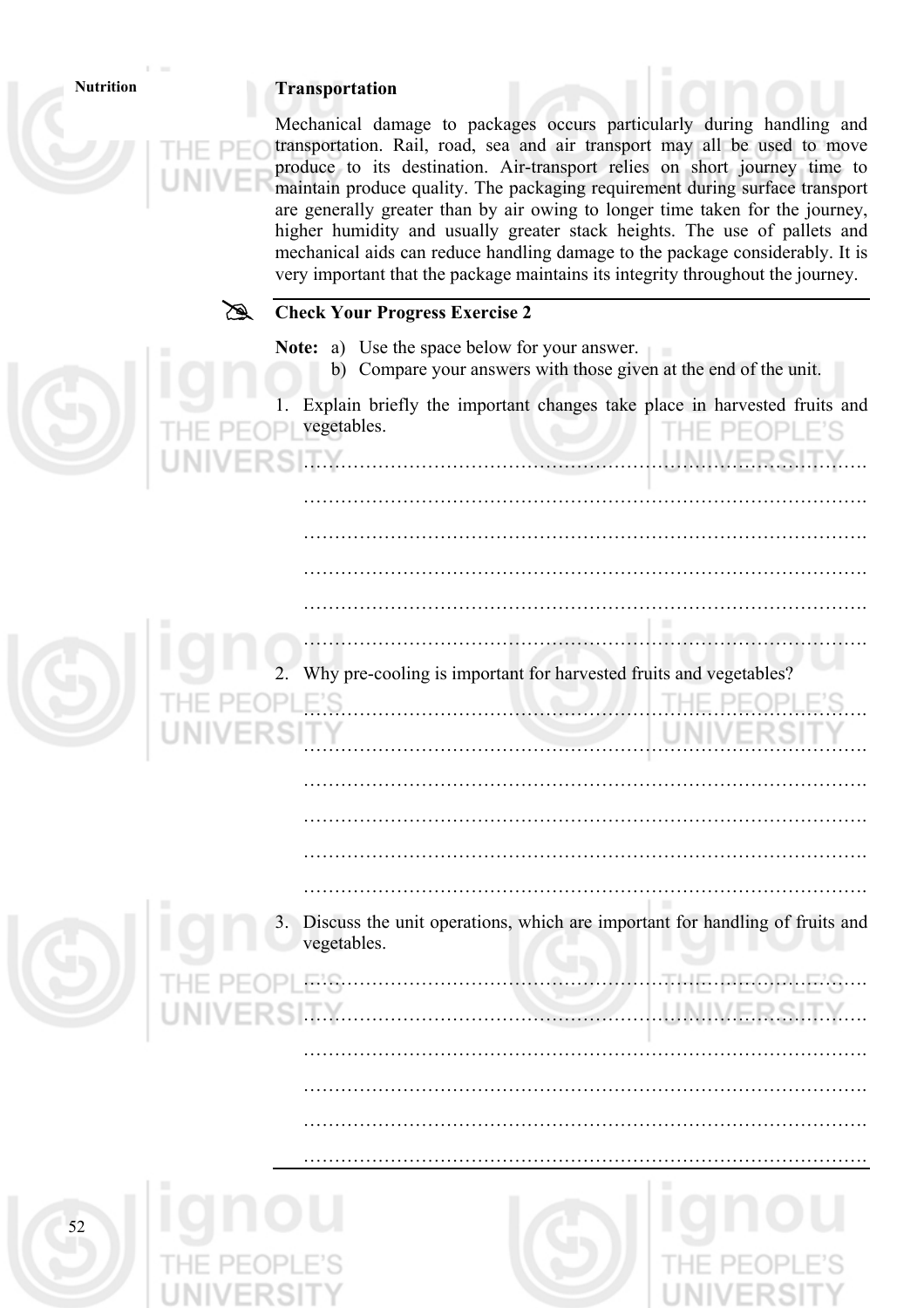# **10.6 COLD STORAGE**

Fresh produce changes in quality and quantity between harvest and consumption. These losses have been observed to the tune of 20-50 per cent particularly in developing country depending upon the commodity. Fresh produce like fruits and vegetables and ornamentals are living tissues, which are subjected to continuous change after harvest due to inadequate handling, packaging, transport and storage. Deterioration in fruits and vegetables occur mainly through the process of physiological ageing and water loss. The rate at which the stored product respires is a major factor in determining the pace of physiological ageing.

The deterioration in the agricultural produce of high value (milk, meat, fish, fruits, and vegetables) depends largely on storage temperature. One way to minimize deterioration reduce losses consists of lowering their storage temperature to an appropriate level. The storage of foods for extended periods at lowered temperatures is called as cold storage.

# **Refrigeration or Chilling**

Chilling temperatures are obtained by means of ice or mechanical refrigeration. Fruits, vegetables and their products and other high value foods can be stored for a few days to many weeks when kept at chilling temperature. It is necessary to refrigerate fruits and vegetables as soon as they are harvested, fish as soon as they are caught and meat as soon as slaughter has taken place under good hygienic conditions, eggs recently laid, etc. to maintain the quality of the foods. It is important to cool the produce before refrigeration, maintain RH conditions for the food, and carry out renewal of air.

# **Freezing**

# THE PEOPLE'S

Freezing method is most harmless method of storage of food for longer duration. At temperature below the freezing point of water  $(-18^0$  to  $-40^0$  C) growth of microorganisms and enzyme activity are reduced to a minimum. Most perishable foods can be preserved for several months if the temperature is brought down quickly (quick freezing) and the food is kept at these temperatures. Quick frozen foods maintain their quality and freshness when they are thawed because only very small ice crystals are formed when foods are frozen in this manner.



**Loss of Food Value in Fresh Produce and Processed Products**

# HE PEOPLE'S UNIVERSI

# THE PEOP **UNIVERSIT**

THE PEOP UNIVERSI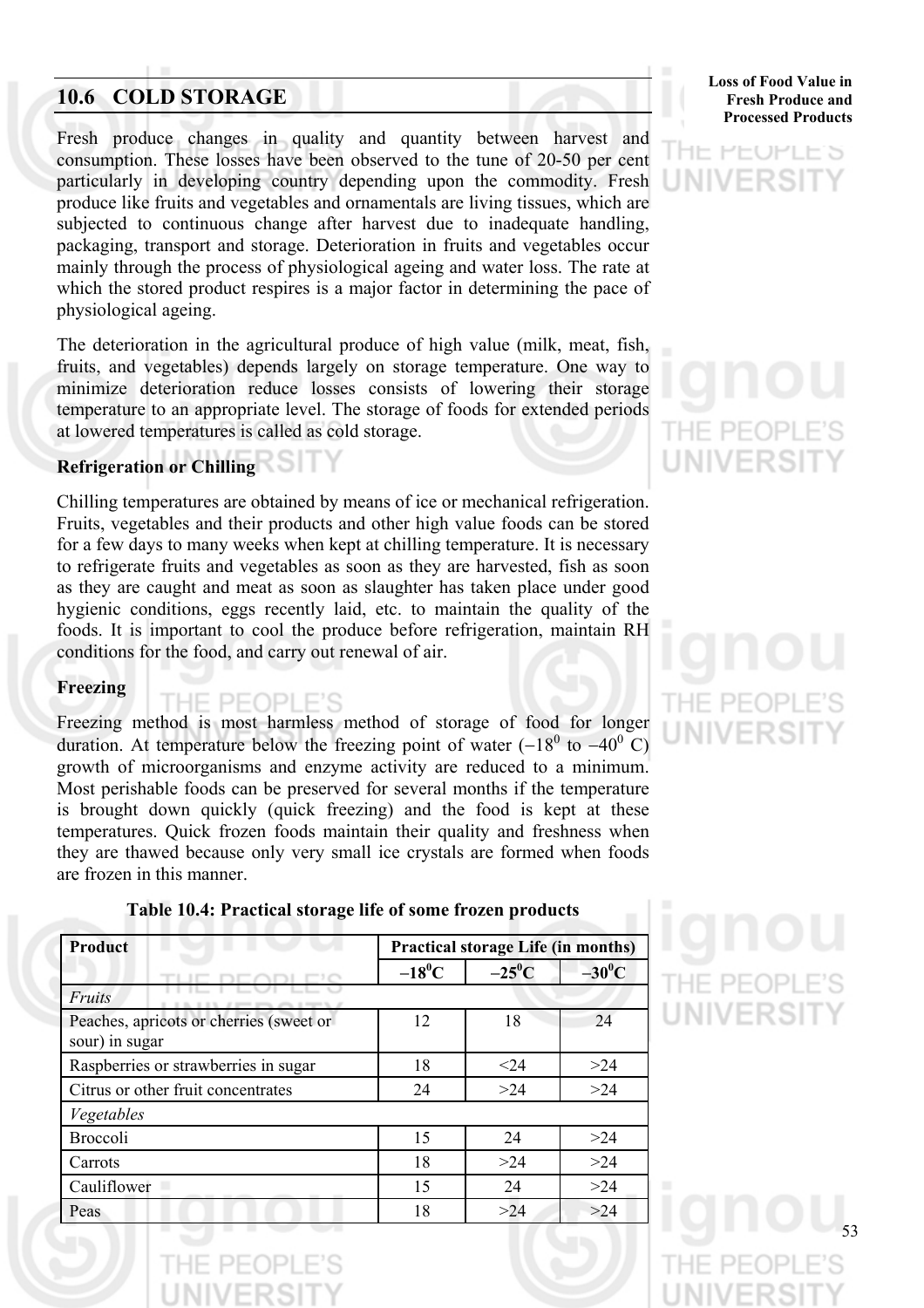|  | Nutrition |  |  |
|--|-----------|--|--|
|  |           |  |  |

| <b>Nutrition</b> | Raw meat and meat products                             |                |    |       |  |
|------------------|--------------------------------------------------------|----------------|----|-------|--|
|                  | Beef carcass                                           | 12             | 18 | 24    |  |
|                  | Veal carcass                                           | 9              | 12 | 24    |  |
|                  | Pork carcass                                           | 6              | 12 | 15    |  |
|                  | Poultry, chicken and turkeys eviscerated<br>(packaged) | 12             | 24 | 24    |  |
|                  | Fried chicken                                          | 6              | 9  | 12    |  |
|                  | Whole eggs, liquid                                     | 12             | 24 | >24   |  |
|                  | Marine products                                        |                |    |       |  |
|                  | Fatty fish                                             | $\overline{4}$ | 8  | 12    |  |
|                  | Lean fish                                              | 8              | 18 | 24    |  |
|                  | Milk products                                          |                |    |       |  |
|                  | Butter from pasteurized and matured cream              | 8              | 12 | 15    |  |
|                  | Cream                                                  | 6              | 12 | 18    |  |
|                  | Ice-cream                                              | 6              | 12 | 18    |  |
|                  | Bakery and confectionery                               |                |    |       |  |
|                  | Cakes-cheese, sponge, chocolate, fruit, etc            | 12             | 24 | $>24$ |  |

# **10.7 PROTECTION AND PRESERVATION TECHNIQUES**

Foods are perishable and hence cannot be stored at ordinary temperatures for any length of time. So there comes the need of protection and preservation. It becomes necessary to take the preventive measures to increase the shelf life, or to treat these commodities with some life enhancer or processing them to various products. In the preservation of food, the following methods are involved:

- Prevention or delay of microbial decomposition
	- by keeping out microorganisms (asepsis- packaging prevents entry of microorganisms in food, e.g. canned peas);
	- b) by removal of microorganisms, e.g. filtration;
	- c) by hindering the growth and activity of microorganisms, e.g., by low temperature, drying, anaerobic conditions, chemicals or antibiotics; and
	- II. By killing the microorganisms, e.g., by heat or irradiation.
	- Prevention or delay of self-decomposition of food

a) by destruction or inactivation of enzymes, e.g., by blanching or boiling;

- b) by prevention or delay of chemical reactions, e.g., prevention of oxidation by means of an antioxidant.
- IV. Prevention of damage by insects, animals, mechanical causes, etc.

Various methods generally used for preservation of foods are as under:

**I. Preservation by High Temperature:** Two common methods of preservation by high temperatures are preservation are usually: pasteurization and sterilization.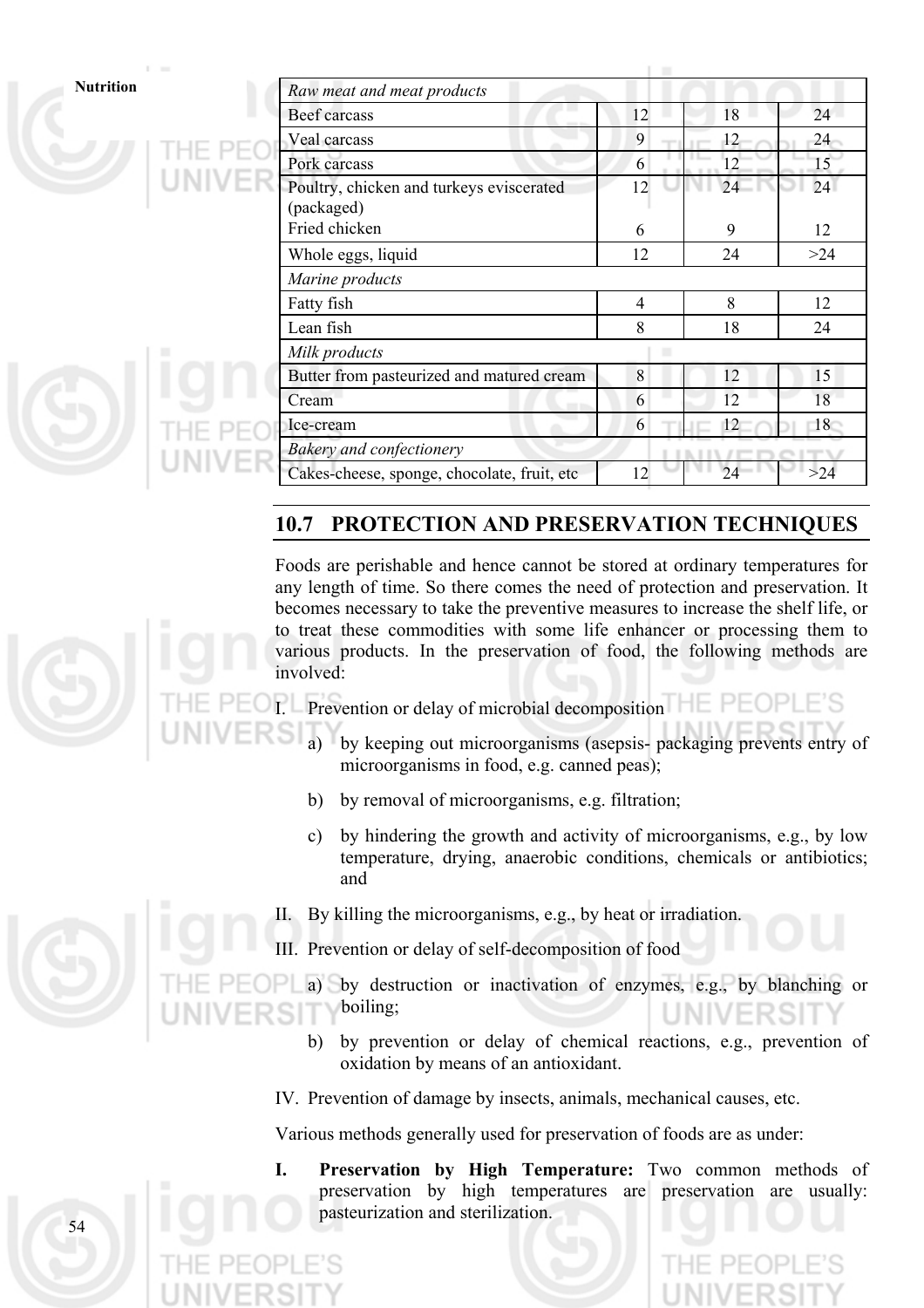# **a) Pasteurization**

Pasteurization destroys pathogenic microorganisms and extends shelf life of the product by decreasing the microbial population and inactivation of enzymes, for example, pasteurized milk and other dairy products, beer, fruit juices and aerated drinks. Dried fruits like raisins, apricots and dates can also be pasteurized in the package.

# **b) Sterilization**

 Sterilization means the destruction of all viable microorganisms. The time and temperature necessary for sterilization vary with the type of food. Vegetables like green peas, beans, okra etc being non acidic contains more starch than sugar, require higher temperature to kill the spore forming organisms. Continuous heating or 30 to 90 minutes at  $116^{\circ}$  C is essential for their sterilization. Temperature above  $100^{\circ}$  C can only be obtained by using steam pressure sterilizers such as autoclaves.

# **Aseptic Canning**

 Aseptic Canning is a technique in which food is sterilized outside the can and then aseptically placed in previously sterilized cans, which are subsequently sealed in an aseptic environment, e.g., fluid and semi fluid products. The temperature employed may be as high as  $149^\circ$  C and sterilization takes place in 1 or 2 seconds.

# **Hot Pack or Hot Fill**

 Hot pack refers to the filling of previously pasteurized or sterilized food while still hot, into clean but not necessarily sterile containers under clean but not necessarily aseptic conditions, e.g. filling of hot jams in jars. Heat of the product and some holding time before cooling render the container sterile.

# **II. Preservation by Low Temperature**

 Microbial growth and enzymatic recitations are retarded in foods stored at low temperatures. Low temperatures can be obtained by (a) refrigeration or chilling  $(0-5^0C)$  suitable for storage of potatoes, apples and other perishables, and (b) freezing  $(-18 \text{ to } -40^{\circ} \text{ C})$  suitable for storage of most of the perishables.

# **III. Preservation by Chemicals**

 Certain chemicals when added in small quantities can hinder undesirable chemical reaction in food by interfering with cell membrane and enzymatic activity of microorganisms or their genetic mechanisms and acting as antioxidants. Benzoic acid, potassium metabisulphite, sorbic acid, calcium propionate are some of the chemicals used as preservative.

 The development of off flavours (rancidity) in edible oils is prevented by the use of butylated hydroxy anisole (BHA), butylated hydroxy toluene (BHT) or lecithin, which act as antioxidants.

**Loss of Food Value in Fresh Produce and Processed Products**

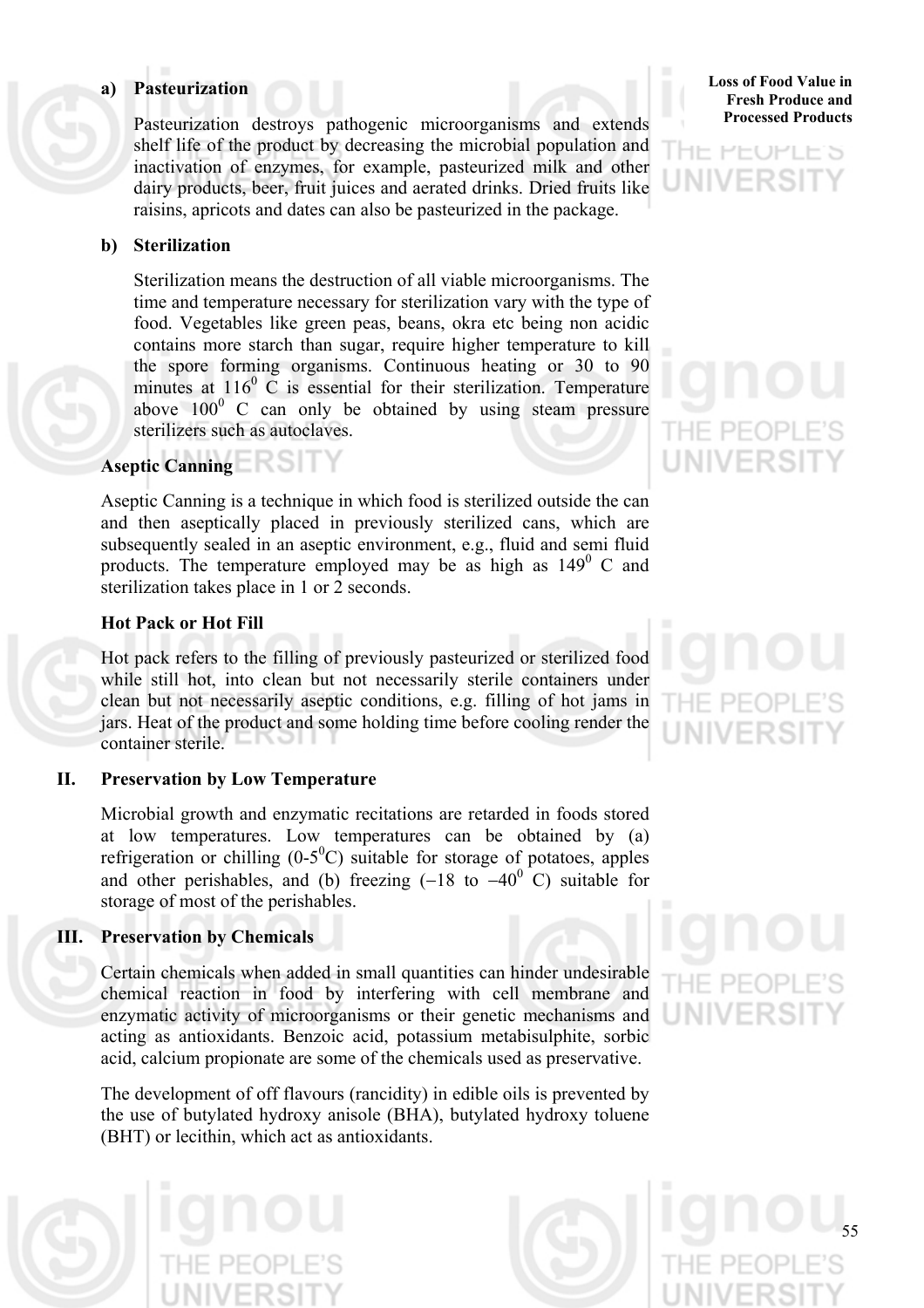# **Nutrition IV. Preservation by drying**

 When the moisture content of food is brought down below a certain level, microorganisms are unable to grow. Moisture can be removed by heat application as in sun drying or by mechanical drying (dehydration), e.g. dried green peas, cauliflower and raw mango, and fruit juice powder, etc.

# **V. Preservation by filtration**

 In this method, the juices are clarified by settling or by using ordinary filters and then passed through special filters, which are capable for retaining yeasts and bacteria. Various types of germ proof filters are used for this purpose.

# **Preservation by Carbonation**

 Carbonation adds to the life of a beverage and contributes in some measures to its tang. Another advantage of carbonation is the removal of air thus creating an anaerobic condition, which reduces the oxidation of ascorbic acid and prevents browning.

# **VII. Preservation by Salt or Sugar**

 Salt at a concentration of 15 to 25 per cent is sufficient to preserve most products by: (i) causing high osmotic pressure resulting in the plasmolysis of microbial cells, (ii) dehydrating food as well as microorganisms by drawing out and tying up the moisture (iii) ionizing to yield the chloride ion which is harmful to microorganisms, (iv) reducing the solubility of oxygen in water, sensitizing the cells against carbon dioxide, and interfering with the action of proteolytic enzymes. Sugar absorbs most of the available water resulting very little water for microbial growth hence their multiplication is inhibited and even those already present die out gradually. Thus sugar acts as preservative by osmosis as in case of jam, jelly, candy, marmalade, etc.

# **VIII. Preservation by Fermentation**

 Decomposition of carbohydrates by microorganisms or enzymes is called 'fermentation'. By this method, foods are preserved by the alcohol or organic acid formed by microbial action. The keeping quality of the alcoholic beverages (wine, beers), vinegar and fermented pickles depends upon the presence of alcohol, acetic acid and lactic acid, respectively. About 2 per cent acetic acid prevents spoilage in many products.

# **Preservation by Acids**

 Acidic conditions inhibit the growth of many microorganisms hence organic acids are added to or allowed to form in foods to preserve them. Acetic acid in pickles, citric acid in squashes, jam and jellies, lactic acid are commonly used for preservation.

# **X. Preservation by oil and spices**

 A layer of oil on the surface of any food produces anaerobic conditions, which prevents the growth of moulds and yeasts. Thus pickles in which enough oil is added to form a layer at the top can be preserved for long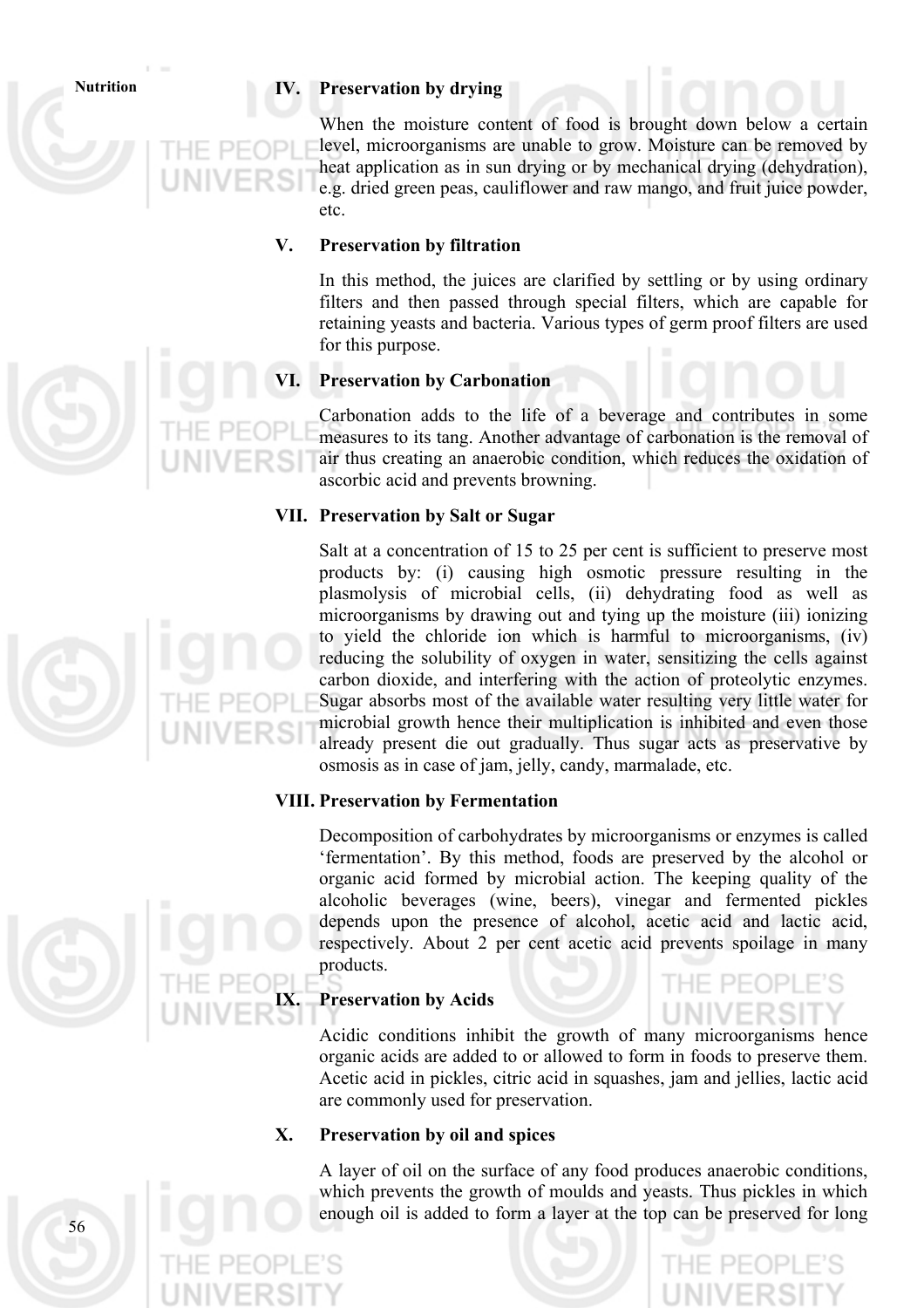periods. Spices like turmeric, pepper, and asafoetida have very little bacteriostatic effect but their primary function is to impart their characteristic flavour to food.

# **XI. Preservation by Antibiotics**

 Certain metabolic products of microorganisms have been found to have germicidal effect and are termed as antibiotics. Nisin, an antibiotic used in canning of mushrooms, tomatoes and milk products. Subtilin is used for the preservation of asparagus, corn, and peas. *Pimaricin* can be used for treating fruits and fruit juices. At present these three antibiotics are permitted only in such foods. Residual antibiotics are expected to be destroyed during cooking as these foods are expected to cook prior to consumption.

# **XII. Preservation by irradiation**

 The ionizing radiations (gamma rays or electro beams) can be used for sterilization of foods in hermetically sealed packs, reducing the spoilage flora on perishable foods, elimination of pathogens in foods, control of infestation in stored cereals, prevention of sprouting of potatoes, onion etc. The irradiation of food can be considered to a method of 'cold sterilization', i.e. food is free of microorganisms without high temperature treatment. This method has not yet gained general acceptance due to the unacceptable flavour of some irradiated food and fear of hazard.

# **10.8 EVAPORATIVE COOLING AND STORAGE**

Temperature and moisture content are two most important parameters, which control the rate of decay of food commodities during storage. The higher the temperature the more is the rate of respiration and other biochemical processes, and the food is more likely to develop abnormalities with resultant loss of quality and nutritive value. The vital activities of the tissues such as transpiration, respiration and ripening etc. continue even after harvest. The high moisture content of the horticultural commodities accelerates these reactions making them highly perishable. Very low humidity in the storage space causes undesirable moisture loss from the commodity leading to desiccation and shrivelling. Thus, the principal aim of storage in fresh form is to control wilting and shrinkage alongwith the above undesirable physiological and biochemical changes and infections. This can be achieved by maintaining lower temperature and high humidity conditions through evaporative cooling.

Evaporative cooling is the adiabatic saturation of moist air. It is a thermodynamic process, where a part or all of the sensible heat of moist air is converted to latent heat, thereby, producing a reduction in temperature. Evaporation of water produces a considerable cooling effect and the effect increases with increase in the amount of evaporation. Theoretically, the lowest temperature that can be achieved by the evaporation of water is the wet bulb temperature of the moist air. Evaporative cooling has been extensively utilized for creating a modified atmosphere in an enclosure for crop growing, livestock housing or storage of horticultural produce. Evaporative cooling has also been recommended for removal of field heat from produce on the farm and for short duration storage after it is removed from the cold stores before distribution.

**Loss of Food Value in Fresh Produce and Processed Products**

# **HE PEOPLE'S** UNIVERSI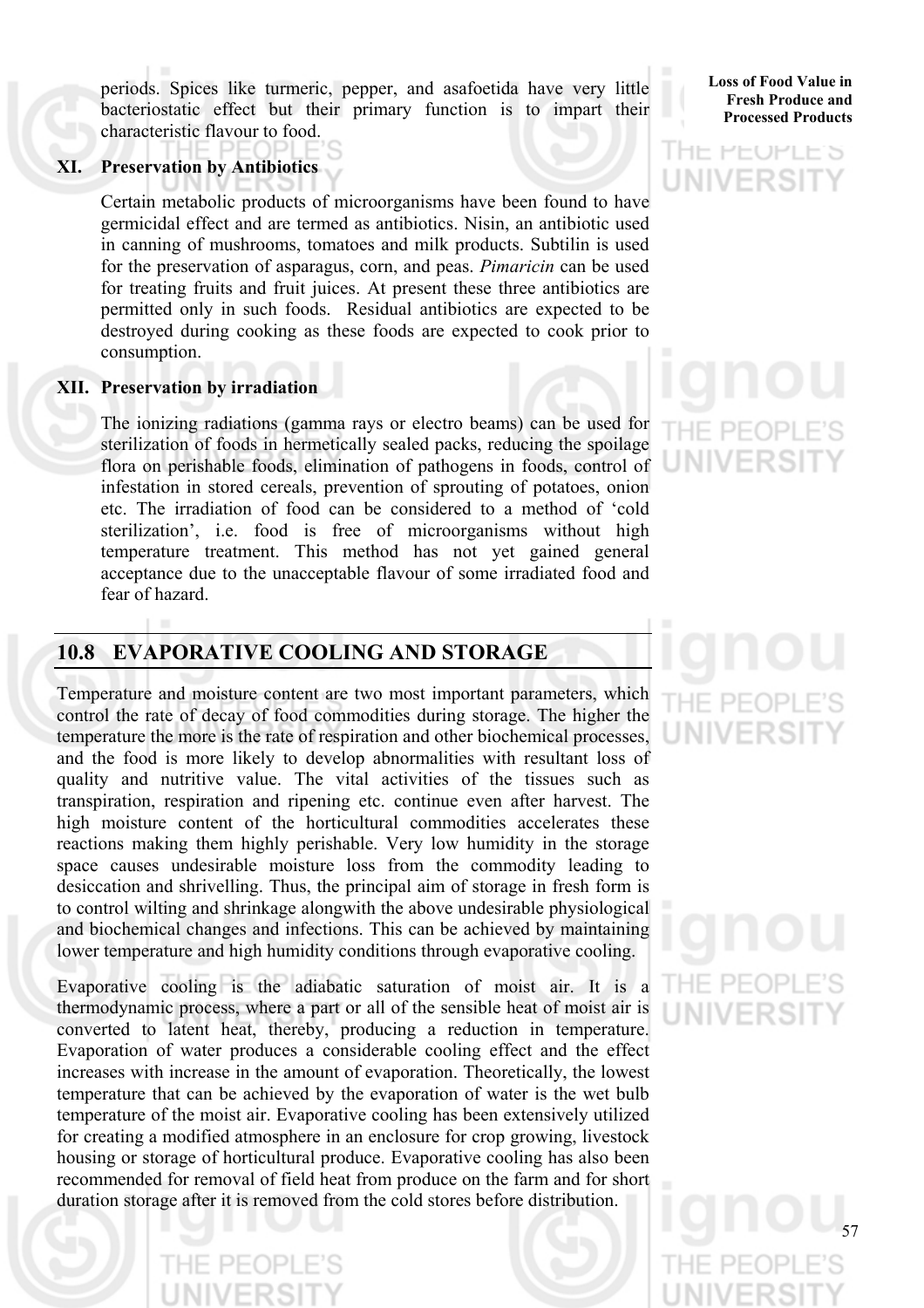58

Nutrition Evaporative cool chambers maintain  $10-15^{\circ}$  C lower temperature compared to field temperature, depending on the season and also maintain around 90 per cent relative humidity. The fruits and vegetables can be stored in plastic crates in the chamber. The shelf life of some fruit and vegetables in the cool chambers have been observed to increase from 3 to 90 days as compared to storage at room temperature.



# # **Check Your Progress Exercise 3**

- **Note:** a) Use the space below for your answer.
	- b) Compare your answers with those given at the end of the unit.
- 1. What are different principles of food preservation? List out with examples.



# **10.9 LET US SUM UP**

Fruits and vegetables are highly perishable commodities. Fresh produce changes in quality and quantity between harvest and consumption. These changes depend upon a number of factors. The quantitative losses have been observed to the tune of 20-50 per cent mainly because of inappropriate handling, packaging, transport and storage of the fresh produce. Deteriorative changes in fruits and vegetables occur mainly due to the action of microorganisms, storage conditions like temperature, oxygen, light, duration of storage, characteristics of the food, insects, pest, diseases etc.

Post harvest handling is one of the major factors that affect the overall quality and losses during transport and marketing. Spoilage in fruits and vegetables depends largely on storage temperature. Deteriorative changes and quantitative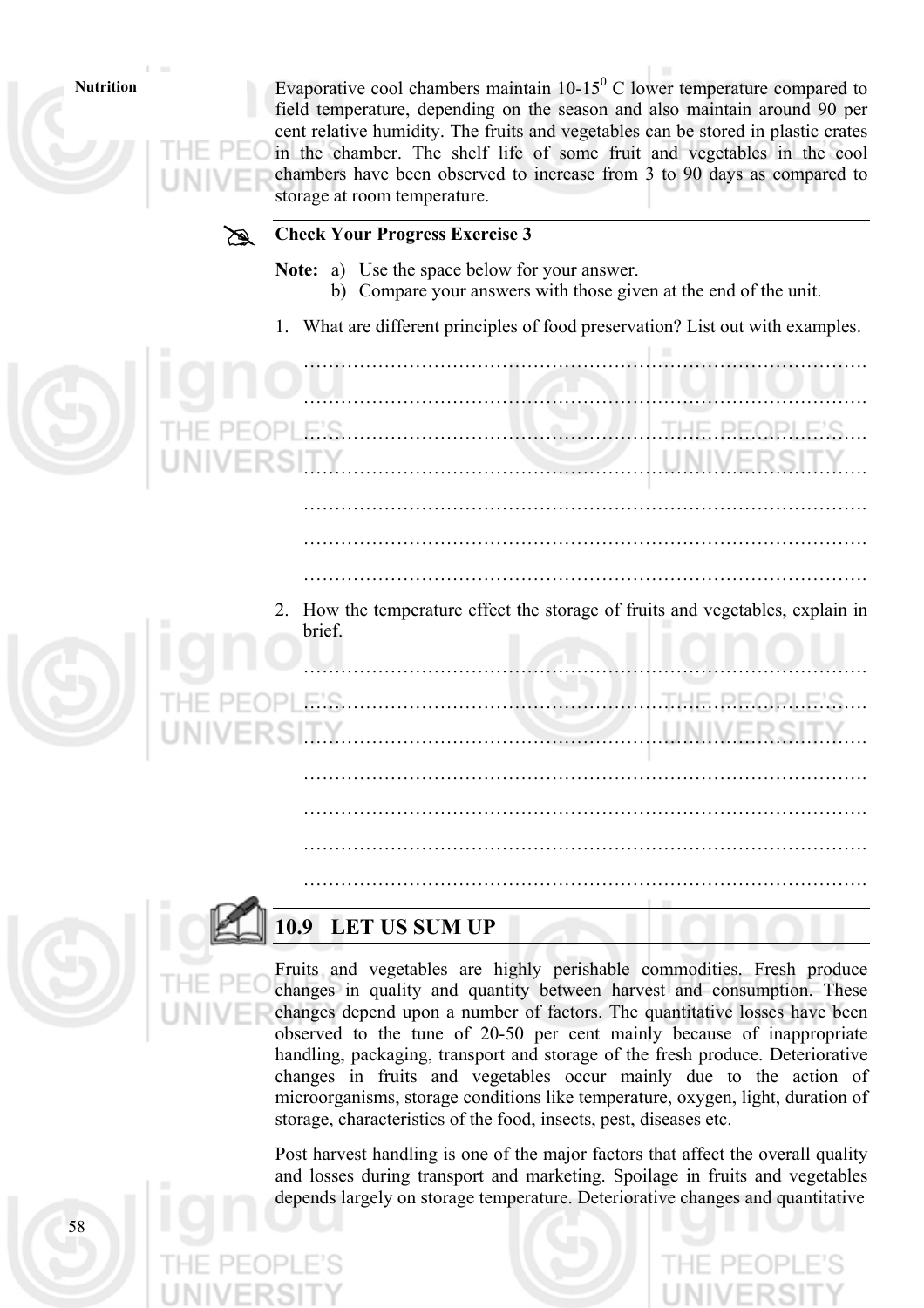losses can be reduced significantly by lowering the storage temperature to an appropriate level. The storage of foods for extended periods at lowered temperatures is called as cold storage.

Most of the fruits and vegetables cannot be stored for too long. So there arises the need of protection and preservation. Fruits and vegetables can be preserved by high temperatures (as in case of pasteurization, sterilization, canning), low temperature (refrigeration or freezing), preservatives, removal of moisture, use of salt, sugar, acids, oils, antibiotics, and irradiation.

# **10.10 KEY WORDS**

| Canning<br>Carbonation   | the process of preserving food by sterilization at<br>$>100^{\circ}$ C and cooking in a sealed metal can,<br>which destroys bacteria and protects from<br>contamination.<br>is the process of dissolving sufficient carbon<br>dioxide in water or beverage so that the product<br>when served gives off the gas as fine bubbles and<br>has a characteristic taste, e.g. carbonated fruit<br>beverages. |  |
|--------------------------|--------------------------------------------------------------------------------------------------------------------------------------------------------------------------------------------------------------------------------------------------------------------------------------------------------------------------------------------------------------------------------------------------------|--|
| <b>Maillard reaction</b> | the reaction between lysine (an amino acid in<br>protein) and sugars is known as Maillard<br>reaction. This deteriorative change takes place on<br>heating or prolonged storage.                                                                                                                                                                                                                       |  |
| <b>Pasteurization</b>    | when food is heated in containers or by other<br>method to a temperature below $100^{\circ}$ C for a<br>definite period of time, the process is known as<br>pasteurization.                                                                                                                                                                                                                            |  |
| <b>Respiration</b>       | oxidative breakdown of complex materials,<br>present in cells, such as carbon dioxide and<br>water, with the production of energy and other<br>molecules that can be used by the cell for<br>synthetic reactions.                                                                                                                                                                                      |  |
| Spoilage                 | is a condition produced by excessive growth of<br>microorganisms leading gradually to decay or<br>decomposition or by other physical and chemical<br>causes.                                                                                                                                                                                                                                           |  |

# **10.11 ANSWER TO CHECK YOUR PROGRESS EXERCISES**

# **Check Your Progress Exercise 1**

Your answer should include the following points:

1. Undesirable changes in foods.

Food spoiled due to action of microorganisms, insects, pests, enzymes and other factors. See sub-sec. 10.3.



**Loss of Food Value in Fresh Produce and Processed Products**

HE PEOPLE'S